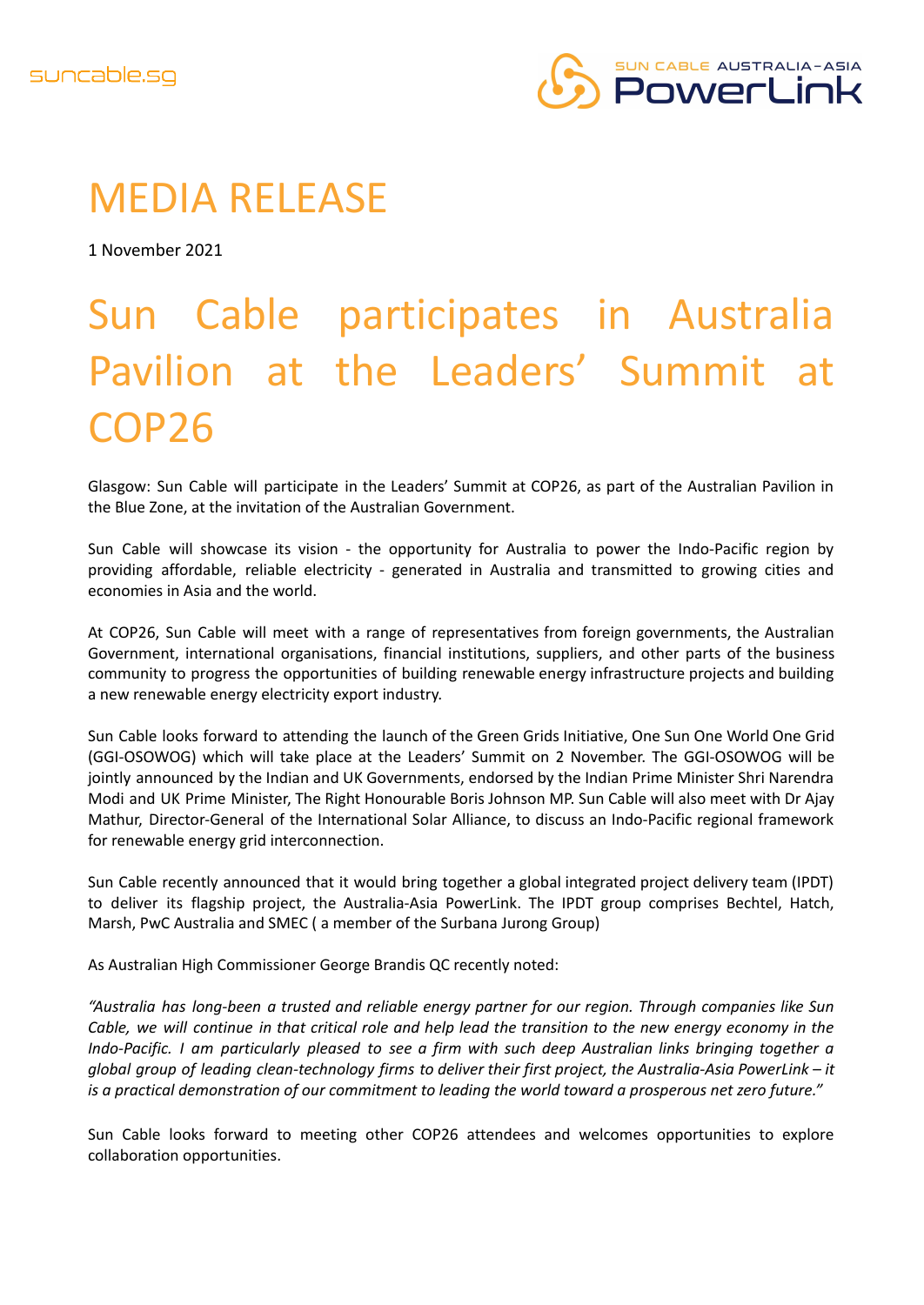

Sun Cable's CEO David Griffin, together with Chief of Corporate and Government Relations, Georgie Skipper and Government Analyst, Rufus Frost, Government Analyst, will represent Sun Cable at COP26.

For any meeting or media enquiries on the ground at COP26 please contact:

[Georgie.skipper@suncable.sg](mailto:Georgie.skipper@suncable.sg) and [Rufus.frost@suncable.sg](mailto:Rufus.frost@suncable.sg)

#### **All other media enquiries:**

[media@suncable.sg](mailto:media@suncable.sg)

| Australian media: | LJ Loch: <i>L.loch@suncable.sg</i><br>Cell: +61 488 038 555 s |
|-------------------|---------------------------------------------------------------|
| Singapore media:  | Gaynor Reid: gaynor.reid@suncable.sg<br>Cell: +65 9108 3577   |

For more information, see [suncable.sg](http://www.suncable.sg) and/or [aapowerlink.sg](http://www.aapowerlink.sg)

## About Sun Cable

Sun Cable is an Australian-founded, world changing renewable energy company. It is focused on making use of Australia's abundant solar resource to power the Indo-Pacific region with competitively priced, dispatchable, high volume renewable electricity. The AAPowerLink project is the first of its kind and the first of many.

Sun Cable's energy projects will position Australia, Singapore and other markets in Asia as world leaders in intercontinental transmission of renewable electricity. These projects will facilitate the electrification of new and existing industries, supporting large-scale economic development, whilst reducing greenhouse gas emissions.

### Sun Cable's Australia-Asia PowerLink Project

Electricity demand in Southeast Asia grew at an annual average rate of over 5% from 2010 to 2018, twice the world average. Electricity demand is set to double in the region in the next 20 years to circa 2,000 terawatt-hours (TWh), an annual growth rate of nearly 4%, also twice as fast as the rest of the world.

Australia has the highest average solar radiation per square metre of any continent in the world. The AAPowerLink will harness Australia's abundant solar resources to meet growing electricity demand. It will do that by generating, storing and transmitting renewable electricity to Darwin and Singapore, via the world's largest renewable electricity transmission network. AAPowerLink integrates solar, battery, and HVDC technologies to establish a transformational renewable energy transmission grid that will provide Darwin and Singapore with competitively priced, dispatchable, high volume renewable electricity. This is possible because of Sun Cable's innovative integration of three major technology groups, all of which have benefited from an ongoing transformation: solar PV, batteries, and HVDC transmission.

**Project Map**